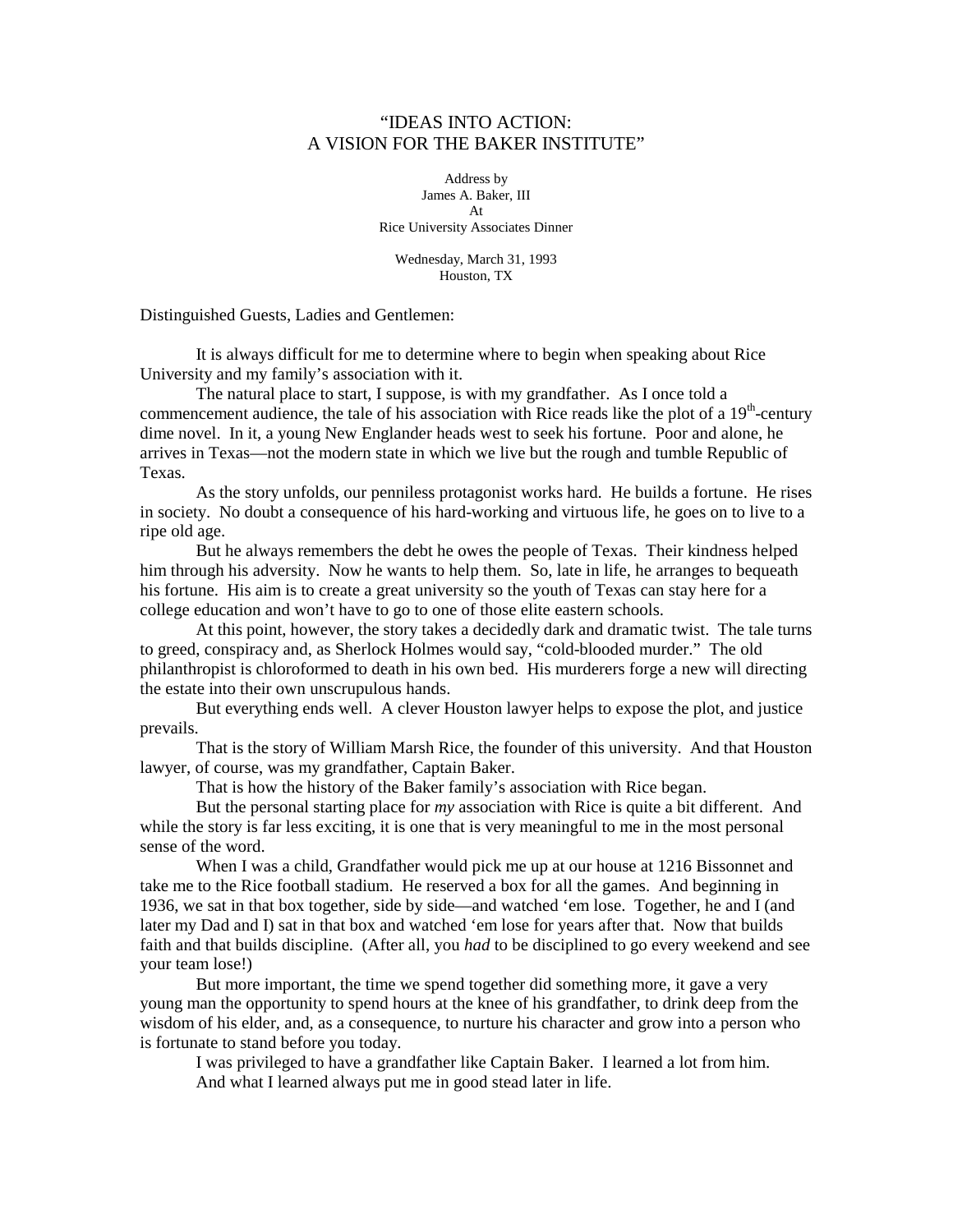Two maxims of his are particularly appropriate for us tonight. *First*, he always told me: "Work hard, study hard and stay out of politics." Well, I always worked hard. And I certainly studied hard. And, now, despite my best efforts, I'm out of politics. I guess the lesson is: You ought to listen to your grandfather's advice because sooner or later, when you least expect it, he'll be right and you'll be wrong!

*Second*, he once told me: "Jimmy, the only thing your family can give you is a good name. It's up to you to keep it." I'd like to think that I've listened more closely to this than his first admonition.

 Now, I'm honored to be able to do my small part in extending the uniquely close relationship between the Baker family and Rice University. That's why I was so pleased to accept Rice's magnificent offer to create an institute of public policy in my name.

 Together, I believe we can build the James A. Baker III Institute for Public Policy into a nationally recognized center—one that will draw statesmen, scholars, and students from around the world into its innovative and integrated activities.

My vision for the institute is simple: to build a bridge between the world of ideas and the world of action.

In my view, we need to work more diligently at nurturing the ties between these two worlds.

In the pursuit of truth, *scholars* often neglect the hard, worldly realities that impinge on ideal solutions and the day-to-day requirements that drive or constrain the statesman's options. And in their pursuit of the public good through power, *statesmen* often are disdainful of the world of ideas, closing out all outside advice and living in a cloistered world of their own making.

The institute, in short, should bridge these two worlds. Scholars should learn firsthand from statesmen of the practical imperatives that impact policy, oftentimes making "the perfect" the enemy of "the good." Statesmen and policymakers should hear from scholars rigorous, logical--(and always practical)--analyses of how to improve the work they do. And students, the next generation of scholars and statesmen, should be enriched through participation in this dialogue and go on to become better scholars *and* statesmen as a result.

 This is a tall order. Yet I believe here at Rice we have the commitment, the resources, and above all the people to make a first-rate institute. In bridging the worlds of ideas and action, I believe the institute should pursue an integrated approach that draws together various efforts from across this campus. While we emphasize the conduct and dissemination of research that is practical and timely, we need to use the knowledge found in that process to educate students, both graduate and undergraduate. We also need to reach out beyond the university community to the local, national, and global communities. After twelve straight years in Washington, I know all too well that there is a real—and growing—need for innovative thinking from "beyond the beltway" to help break government gridlock and to change America's role in our new world. From our vantage point here in Houston, we can have critical distance from the debates in Washington—distance enough to keep our work honest, distance not too large to make our work irrelevant.

Having served much of my time in government in positions dealing with events beyond our shores, I am equally convinced of the need to make the institute an international center. And so I hope we will have many international scholars and fellows participating in the Baker Institute.

We also hope to have an annual conference. It is my aim to make this conference as international as possible in its nature. Even when the conference focuses on an ostensible "domestic" American policy issue—for example, how to revitalize our economy—the discussion will be stronger and the results more practical if we have the full participation of an international audience.

As we try to bridge the worlds of ideas and action, our work should cover a broad range of subjects. I believe we should be flexible in our agenda.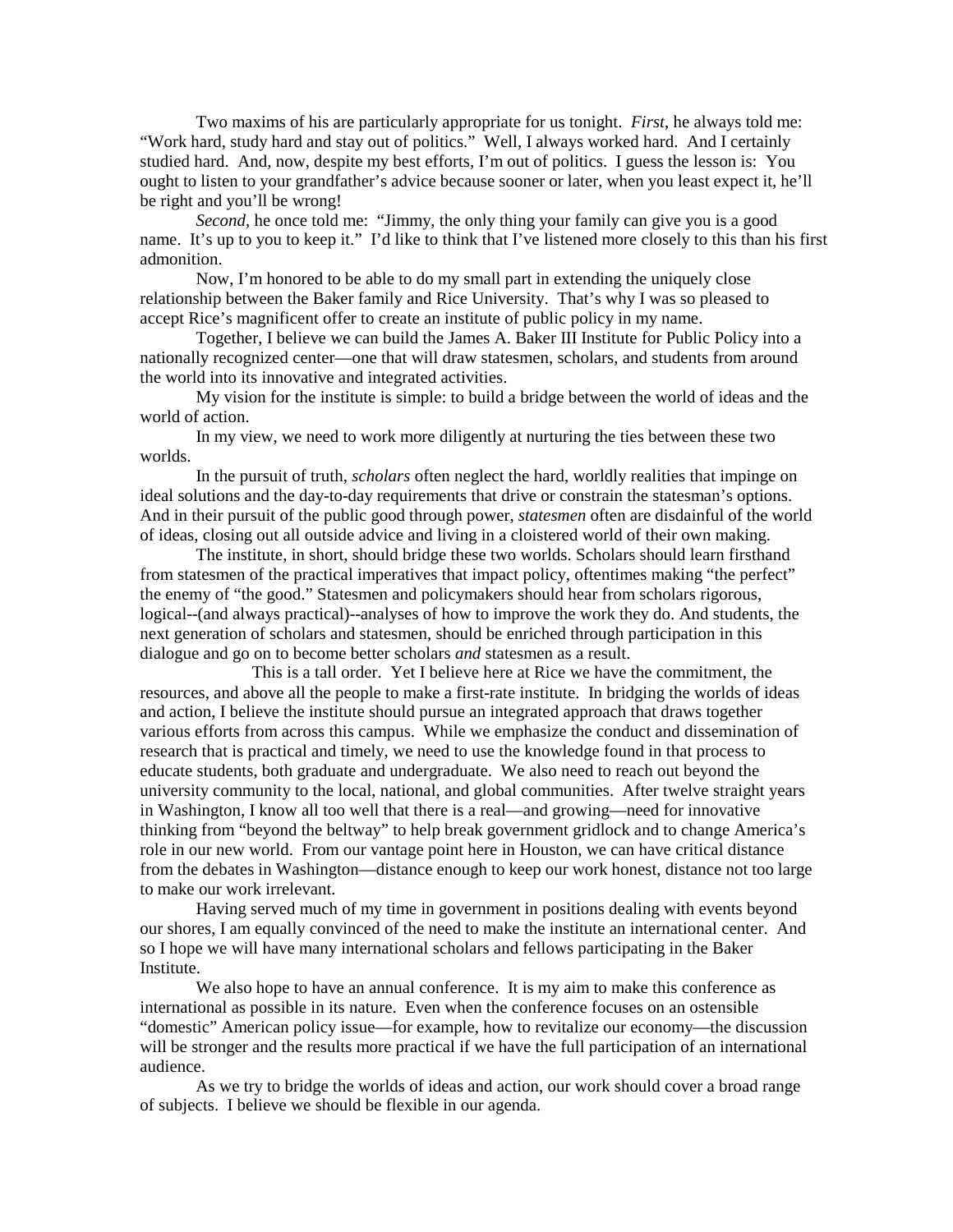Indeed, where possible, the institute should try to anticipate policy debates and provide rigorous, insightful analysis before an issue hits the front pages of our newspapers.

This, of course, is a broad mandate. But I believe we should err on the side of flexibility and eclecticism rather than allow the institute to become pigeonholed as a center for the narrow, "trendy" topics of the day.

Let me give you some examples of the areas where I know from firsthand experience there is a need for the world of ideas to inform the world of action.

*First*, the notion of leadership. Opinion polls consistently show that Americans desire "leadership." Yet we have little understanding of what actually constitutes leadership. To borrow a phrase, everyone knows leadership when the see it—but few know how to develop it, nurture it, or protect it when we find it. More important, we have no curriculum or discipline for developing it in our youth. Too often today, a young man or woman doesn't have an elder—as I had Grandfather—who can pass along the essential truths that are so important for building character, both in private and public life.

*Second*, the practice of diplomacy. When I became Secretary of State, I went through the most intensive on-the-job training I've ever encountered—save for my days as a U.S. Marine.

Having been insular and isolated for most of our history, Americans still tend to regard diplomacy as an unnatural act. I'd like to see the institute focus a scholarly eye on the practice of diplomacy in our age—an age of breathtakingly fast change, true global interdependence, instant communications, and international mass media.

In particular, we need to examine how new diplomatic approaches can overcome critical new challenges, such as weapons proliferations, ethnic conflicts, AIDS, refugees, and migration.

*Third*, I think we particularly need to focus on the economic dimensions of international relations and diplomacy. As Treasury Secretary, I've seen from the highest levels the complexities of our global economy. As a Houstonian, I've seen firsthand how the global economy can spur a boom and then cause a bust. Scholars can—and should help our policymakers improve America's competitiveness in the years ahead. My hope is that the Baker Institute will become one of America's leading centers for developing ideas that make the United States more competitive, ideas that create new jobs for our people.

*Fourth*, as we examine how the international economy impacts our economy, I think we'll need to broaden our studies to cover how the world beyond our shores affects our lives here at home. More than at any point in our history, events overseas determine what happens here at home, indeed who we are here at home. We need to get a better fix on the ways in which the world is impacting our polity, our society, our culture, and, above all, our values.

That brings me to my *fifth* and final example. I have emphasized the need for the institute to focus on practical and timely scholarship. But there is also the need for scholars to examine continually the philosophy behind all public policy. We need to be constantly questioning the assumptions, concepts, and theories that underpin policy. While some may argue we live in a post-ideological age, ideas will always matter because it is through ideas that we express our values. That's why I think it's worthwhile for the Baker Institute to examine our ideas of democracy and free markets and how they're likely to evolve well into the  $21<sup>st</sup>$  century.